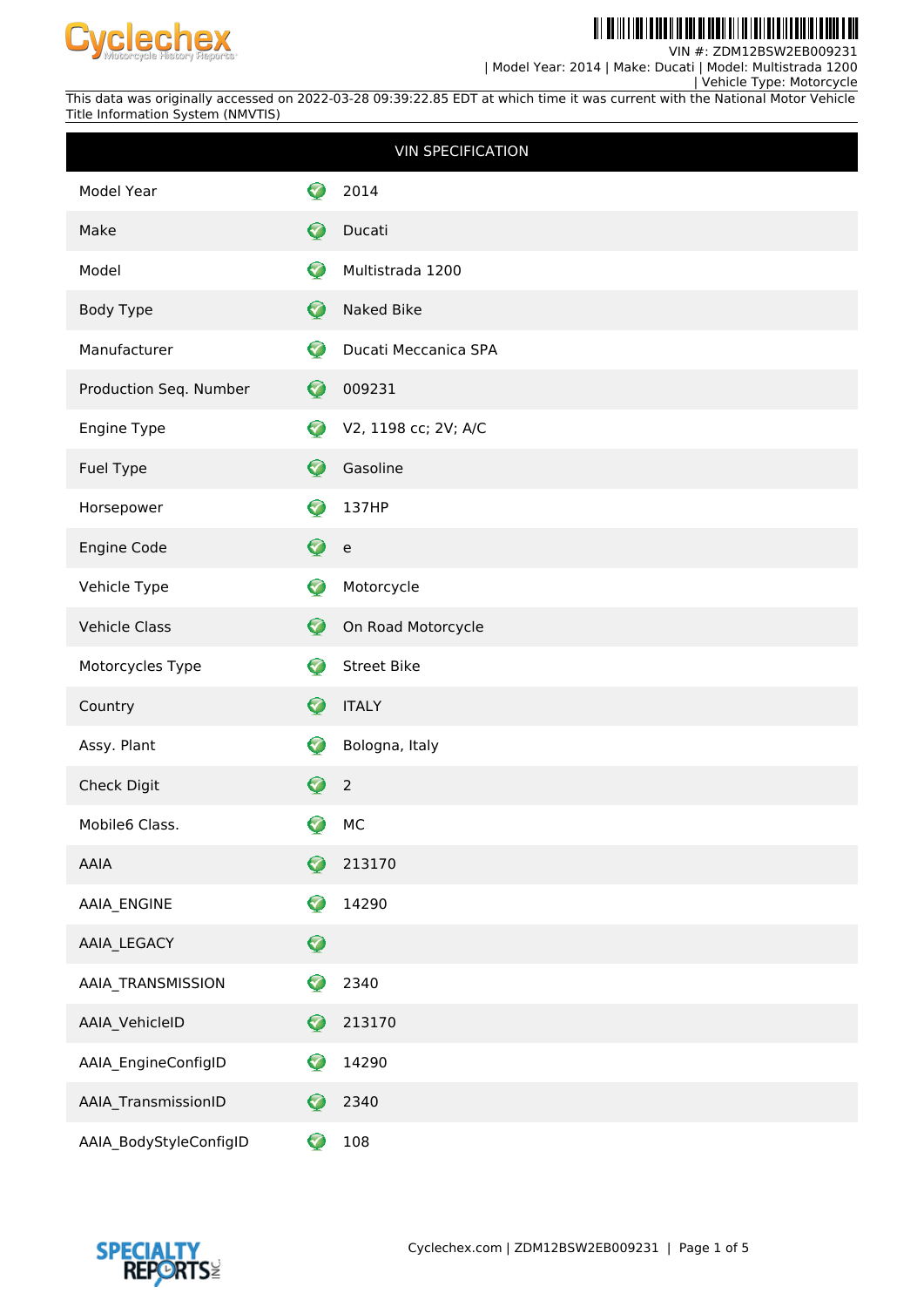

**TI ALITAN ALIT** III IIII IIII

VIN #: ZDM12BSW2EB009231 | Model Year: 2014 | Make: Ducati | Model: Multistrada 1200

 | Vehicle Type: Motorcycle This data was originally accessed on 2022-03-28 09:39:22.85 EDT at which time it was current with the National Motor Vehicle Title Information System (NMVTIS)

| AAIA BrakeConfigID      |   | 19 |
|-------------------------|---|----|
| AAIA_DriveTypeID        |   | 4  |
| AAIA_SpringTypeConfigID | Ø | 15 |

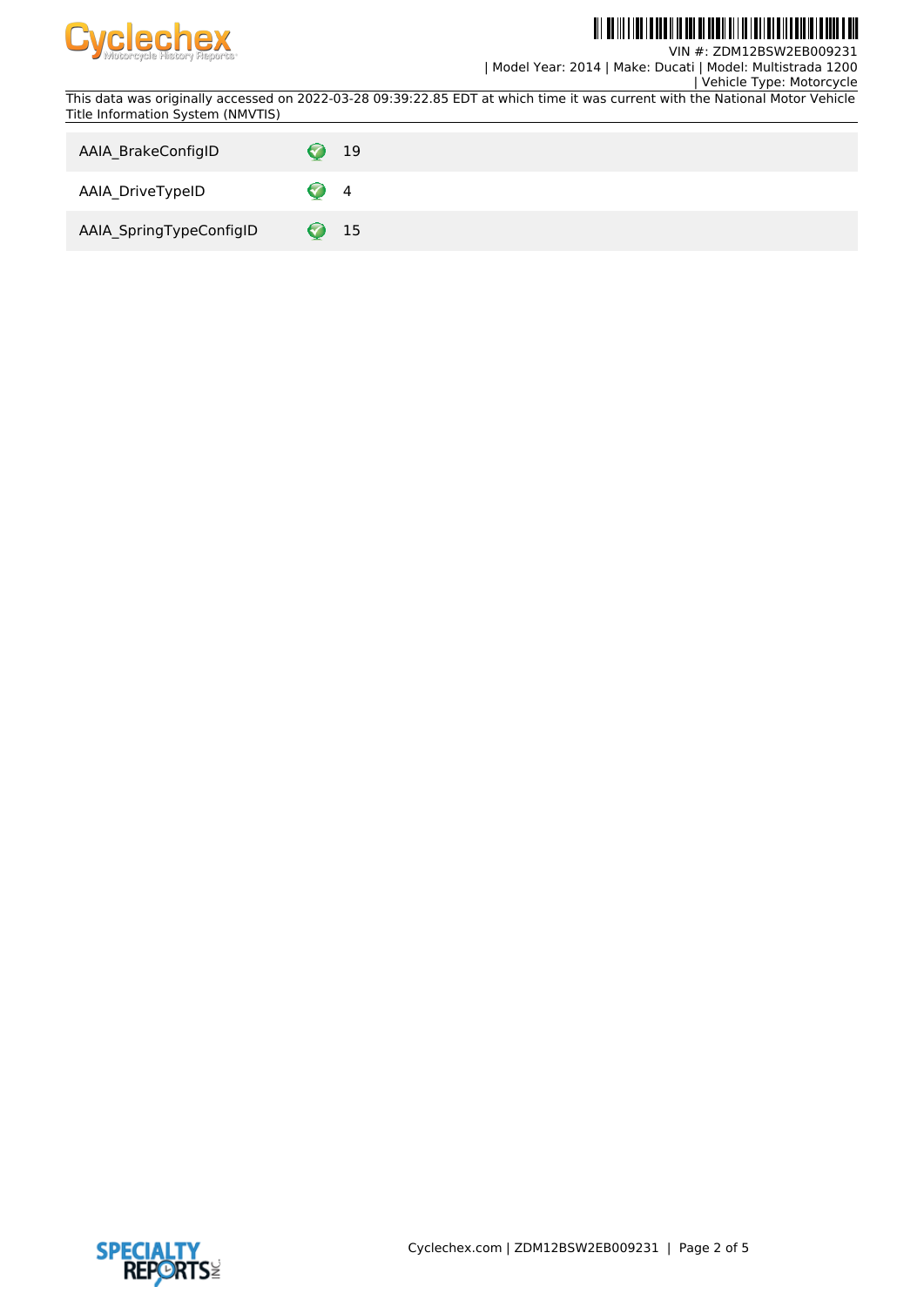

VIN #: ZDM12BSW2EB009231

 | Model Year: 2014 | Make: Ducati | Model: Multistrada 1200 | Vehicle Type: Motorcycle

This data was originally accessed on 2022-03-28 09:39:22.85 EDT at which time it was current with the National Motor Vehicle Title Information System (NMVTIS)

# **MULTI-STATE VEHICLE HISTORY REPORT**

| <b>CONDITION HISTORY</b>       |           |                                       |  |
|--------------------------------|-----------|---------------------------------------|--|
| <b>Brand Category</b>          |           | <b>NMVTIS Search Result</b>           |  |
| <b>Total Loss</b>              | 3         | No Title Brand found by Cyclechex.com |  |
| Salvage                        | 7         | No Title Brand found by Cyclechex.com |  |
| <b>Disclosed Damage</b>        | 7         | No Title Brand found by Cyclechex.com |  |
| <b>Bond</b>                    | 0         | No Title Brand found by Cyclechex.com |  |
| Flood                          | ❤         | No Title Brand found by Cyclechex.com |  |
| Cars/Cash for Clunkers         | ❤         | No Title Brand found by Cyclechex.com |  |
| Gray Market                    | $\bf Q$   | No Title Brand found by Cyclechex.com |  |
| Junk                           | ♡         | No Title Brand found by Cyclechex.com |  |
| Manufacturer Brand             | 3         | No Title Brand found by Cyclechex.com |  |
| New/Re-Issued VIN              | 3         | No Title Brand found by Cyclechex.com |  |
| Odometer                       | 3         | No Title Brand found by Cyclechex.com |  |
| Rebuilt/Repaired/Reconstructed | ❤         | No Title Brand found by Cyclechex.com |  |
| Dismantled                     | ଚ         | No Title Brand found by Cyclechex.com |  |
| Rental/Taxi/Police             | $\bullet$ | No Title Brand found by Cyclechex.com |  |
| Agricultural/Logging Vehicle   | ❤         | No Title Brand found by Cyclechex.com |  |
| <b>Title Copy</b>              | ❤         | No Title Brand found by Cyclechex.com |  |
| Antique/Classic                | 3         | No Title Brand found by Cyclechex.com |  |
| Undisclosed Lien               | 3         | No Title Brand found by Cyclechex.com |  |

| <b>TITLE HISTORY</b> |               |                   |            |          |  |
|----------------------|---------------|-------------------|------------|----------|--|
| <b>State</b>         | <b>Status</b> | VIN               | Issue Date | Odometer |  |
| Connecticut          | Current       | ZDM12BSW2EB009231 | 07/21/2015 | 8 Miles  |  |

No historical title records for this vehicle.

### JUNK AND SALVAGE INFORMATION

No Junk/Salvage Reportings Found

### RECALL DATA FROM NATIONAL HIGHWAY TRAFFIC SAFETY ADMINISTRATION (NHTSA)

[Click here](https://www-odi.nhtsa.dot.gov/owners/SearchSafetyIssues) to check for any unrepaired recalls associated with your motorcycle. Have your VIN available.

**Report Received Date:** 16/03/2015

**Component:** VEHICLE SPEED CONTROL:CABLES

**Manufacturer:** Ducati North America

 **Summary:** Ducati North America (Ducati) is recalling certain model year 2010-2014 Multistrada 1200 motorcycles. The inner sleeve of the opening throttle cable may move and prevent the full closing of the throttle.

 **Remedy:** Ducati will notify owners, and dealers will replace the upper throttle cover with one that prevents the inner throttle sleeve from moving, free of charge. The recall began on May 11, 2015. Owners may contact Ducati customer service at 1-800-231-6696. Ducati's number for this recall is RCL-15-001.

 **Notes:** Owners may also contact the National Highway Traffic Safety Administration Vehicle Safety Hotline at 1-888-327-4236 (TTY 1-800-424-9153), or go to www.safercar.gov.

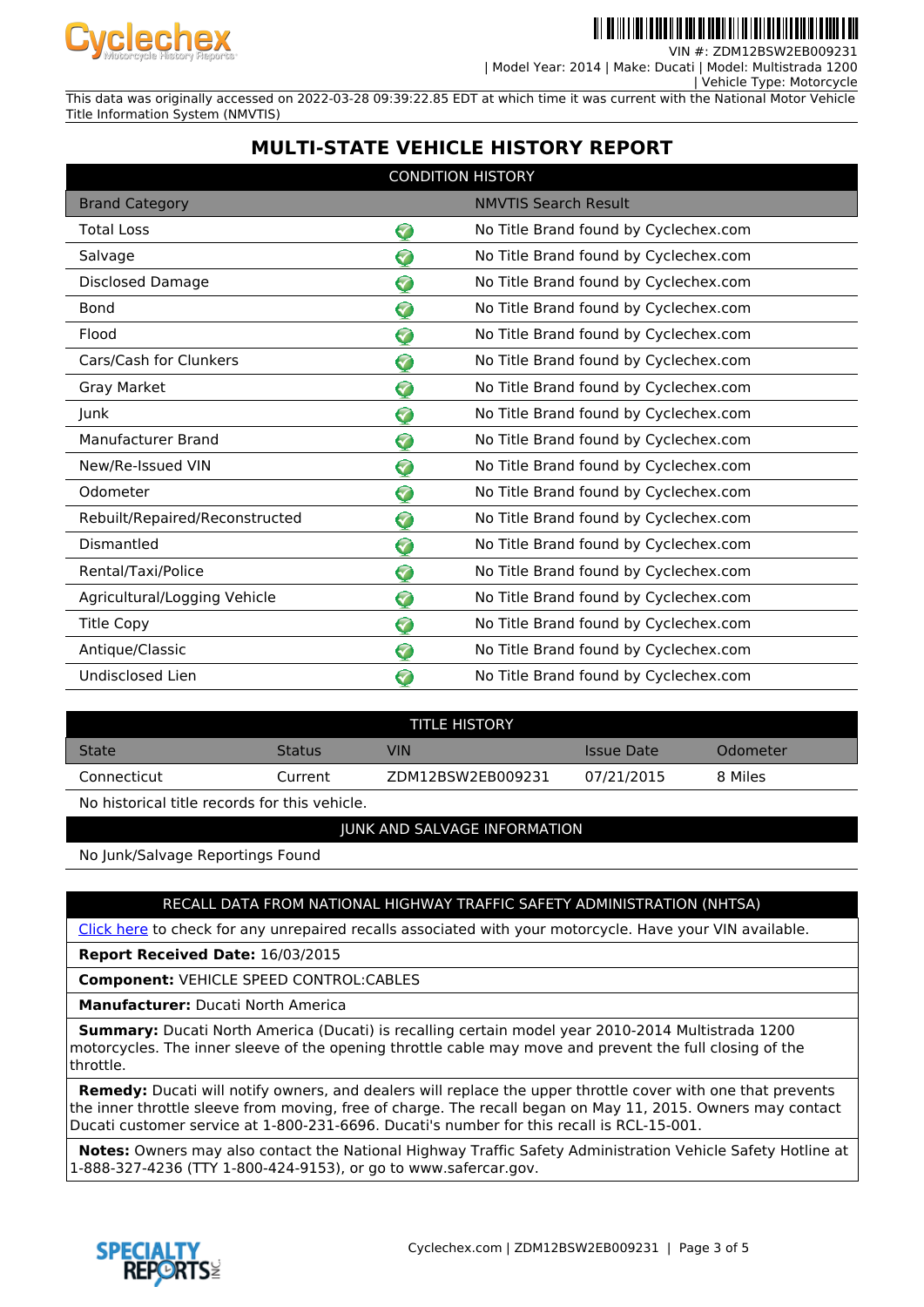

VIN #: ZDM12BSW2EB009231

 | Model Year: 2014 | Make: Ducati | Model: Multistrada 1200 | Vehicle Type: Motorcycle

This data was originally accessed on 2022-03-28 09:39:22.85 EDT at which time it was current with the National Motor Vehicle Title Information System (NMVTIS)

#### INSURANCE INFORMATION

Occurrence **Reporting Entity Consumer Claim** Date of Insurance Claim

No Total Loss Reportings Found

| LIEN INFORMATION                              |      |  |  |  |
|-----------------------------------------------|------|--|--|--|
| <b>Entity Title</b>                           | Date |  |  |  |
| There are no liens reported for this vehicle. |      |  |  |  |

Lien data does not include information on all motor vehicles in the United States because not all lienholders provide information to the source of this lien data.

| <b>DETAILS</b>        |                                  |               |                  |  |  |
|-----------------------|----------------------------------|---------------|------------------|--|--|
| <b>Standard Data</b>  |                                  |               |                  |  |  |
| body-type             | Street                           | check-digit   | E                |  |  |
| country               | Italy                            | engine-type   | 1198 disp 2 cyls |  |  |
| identification        | ZDM12BSW2EB009231                | make          | Ducati           |  |  |
| model                 | Multistrada 1200 S Pikes<br>Peak | model-year    | 2014             |  |  |
| production-seq-number | 009231                           | vehicle-class | Street           |  |  |

#### DISCLAIMER

## **NMVTIS Consumer Access Product Disclaimer**

The National Motor Vehicle Title Information System (NMVTIS) is an electronic system that contains information on certain automobiles titled in the United States. NMVTIS is intended to serve as a reliable source of title and **brand** history for automobiles, but it does not contain detailed information regarding a vehicle's repair history.

All states, insurance companies, and junk and salvage yards are required by federal law to regularly report information to NMVTIS. However, NMVTIS does not contain information on all motor vehicles in the United States because [some states](https://vehiclehistory.bja.ojp.gov/nmvtis_states) are not yet providing their vehicle data to the system. Currently, the data provided to NMVTIS by states is provided in a variety of time frames; while some states report and update NMVTIS data in "real-time" (as title transactions occur), other states send updates less frequently, such as once every 24 hours or within a period of days. Information on previous, significant vehicle damage may not be included in the system if the vehicle was never determined by an insurance company (or other appropriate entity) to be a "total loss" or branded by a state titling agency. Conversely, an insurance carrier may be required to report a "total loss" even if the vehicle's titling-state has not determined the vehicle to be "salvage" or "junk." A vehicle history report is NOT a substitute for an independent vehicle inspection. Before making a